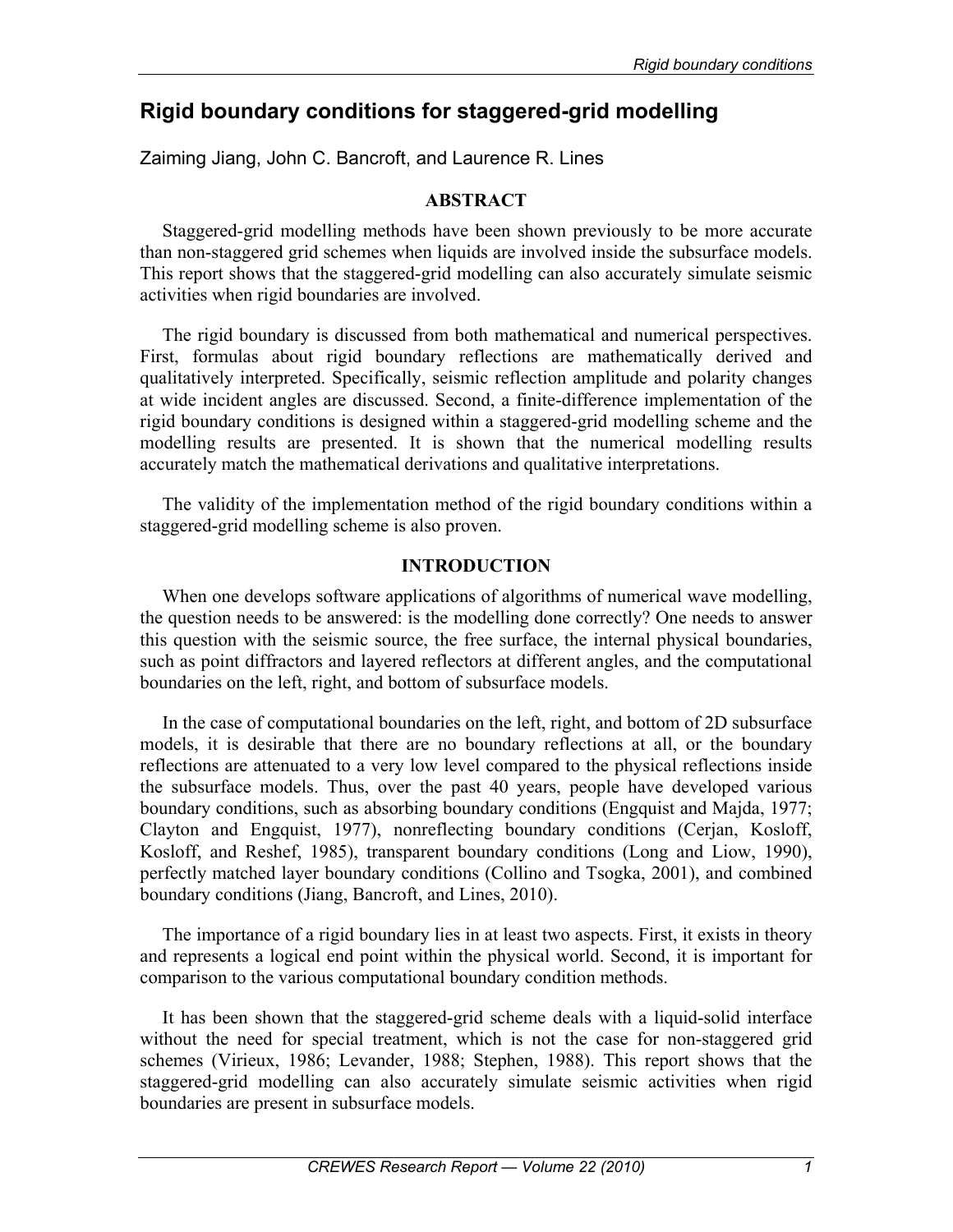This report discusses rigid boundary reflections from two different perspectives.

Firstly, formulas about rigid boundary reflections are mathematically derived and qualitatively interpreted. The objective is to answer a question: what are the reflections from a rigid boundary? Specially, are there going to be both reflections of compressional waves and shear waves, or only compressional waves, when a compressional wave travels inside a solid medium and hits a rigid boundary? If both waves are reflected off the rigid boundary, what should be the amplitudes and polarities?

Secondly, a finite-difference implementation method of rigid boundary conditions in a staggered-grid scheme is presented and the numerical modelling results are shown.

It is shown that the modelling results accurately match the mathematical derivations and qualitative interpretations. Thus, the correctness of the algorithm of rigid boundary conditions within a staggered-grid system is confirmed.

## **REFLECTIONS FROM A RIGID BOUNDARY IN THEORY**

Theoretically, what are the reflections off a rigid boundary?

Consider the P-SV case shown in Figure 1. An incident P wave striking a boundary of media 1 and 2 produces reflected and transmitted P and SV waves. The boundary conditions are governed by the four Zoeppritz equations, which contains the following two equations for horizontal and tangential components of displacement (Krebes, 2006).

$$
(AI + AR)sin\theta1 + (BI + BR)cos\phi1 = ATsin\theta2 + BTcos\phi2
$$
 (1a),

$$
(AI - AR)cos\theta1 - (BI - BR)sin\phi1 = ATcos\theta2 - BTsin\phi2
$$
 (1b),

where *A* and *B*, respectively, represent amplitudes of the P and SV waves; *I*, *R*, and *T*, the incident, reflected, and transmitted waves; and *θ* and *Φ*, respectively, represent P and SV wave angles.

Waves striking a rigid boundary condition produce no motion on the boundary. Thus, the boundary conditions for the rigid boundary are: the normal and tangential components of displacement must be zero (Krebes, 2006).

Consider a special case that there is only an incident P wave, i.e., there is no incident SV wave. There are no transmitted waves beyond the rigid boundary, so the boundary conditions in equation (1) can be re-written as

$$
(AI + AR)sin\theta + BRcos\phi = 0,
$$
 (2a)

$$
(AI - AR)cos\theta + BRsin\phi = 0,
$$
 (2b)

where media subscripts are dropped, since only medium 1 is involved.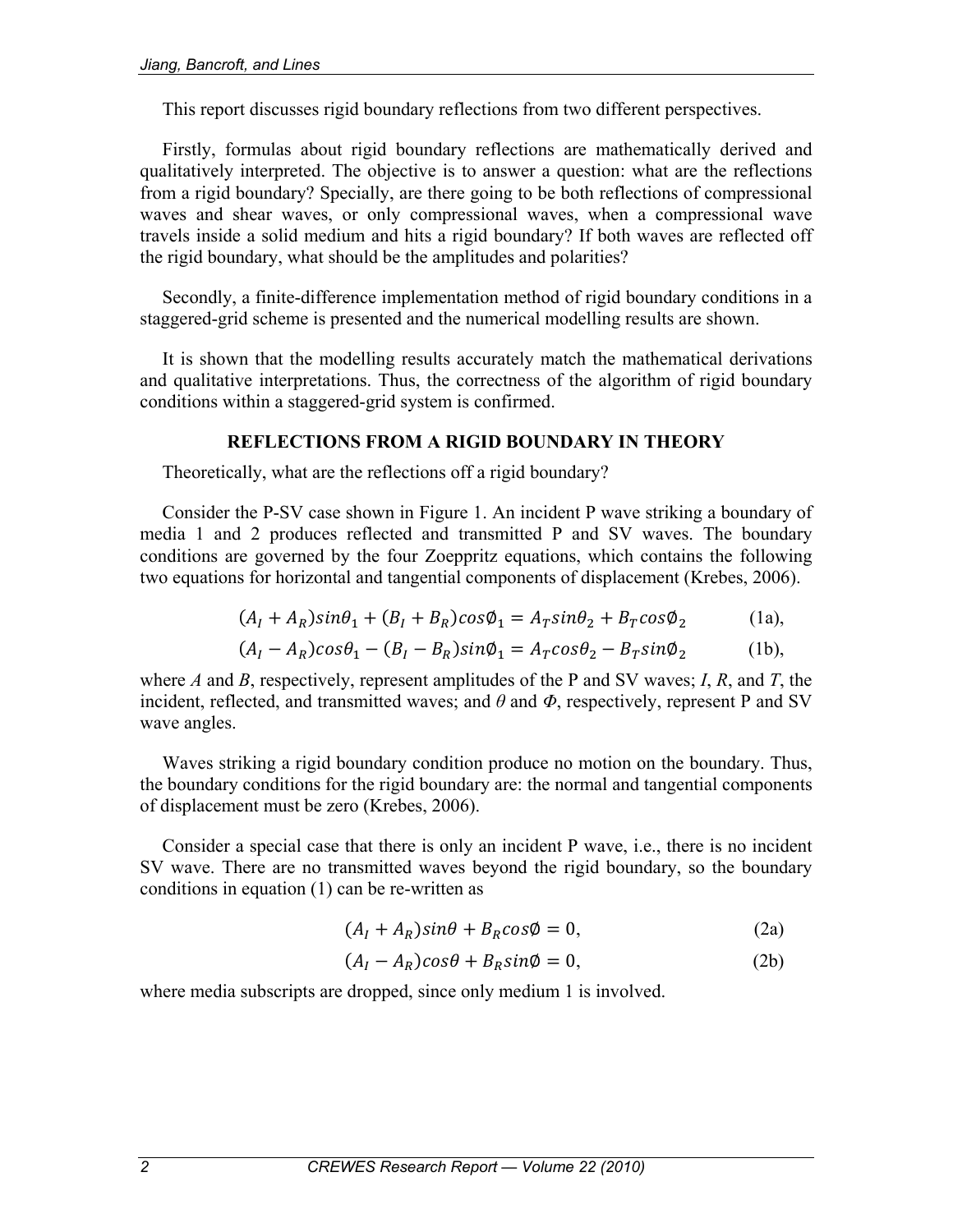

FIG. 1. Reflection and transmission of an incident P (left) and SV (right) wave. A and B, respectively, represent amplitudes of P and SV waves; I, R, and T, respectively, represent incident, reflected, and transmitted waves; The boldface arrows define the virtual positive directions of particle motion (adapted from Krebes, 2006).

Solving for the reflected P and SV waves yields

$$
A_R = \frac{\cos\theta\cos\phi - \sin\theta\sin\phi}{\cos\theta\cos\phi + \sin\theta\sin\phi} A_I,
$$
\n(3a)

$$
B_R = -\frac{2\sin\theta\cos\theta}{\cos\theta\cos\phi + \sin\theta\sin\phi} A_I.
$$
 (3b)

Using the trigonometric addition formulas yields

$$
A_R = \frac{\cos(\theta + \phi)}{\cos(\theta - \phi)} A_I,
$$
\n(4a)

$$
B_R = -\frac{\sin\left(2\theta\right)}{\cos\left(\theta - \phi\right)} A_I. \tag{4b}
$$

These equations tell us that

- 1. The incident P wave energy is all reflected as P wave energy, i.e., there is no reflected SV wave, when an incident P wave travelling inside a solid medium strikes a rigid boundary with an incident angle equal to zero. There are both P and SV wave reflections when the incident angle is greater than zero.
- 2. For the vertical displacement, there is a polarity reversal for the P wave reflections compared to the incident P wave when the incident angle is such that  $(\theta + \Phi)$  is less than 90 degrees. This is determined by not only the reflection coefficient  $R_{PP} = A_R/A_I$  given by equation (4a), but also by the polarity vector (the boldface arrow in Figure 1). The amplitude of the reflected P wave becomes weaker when the incident angle becomes greater, until the reflected P wave disappears when the incident angle is such that  $(\theta + \Phi)$  is equal to 90 degrees. Denoting the unique P-wave incident angle and S-wave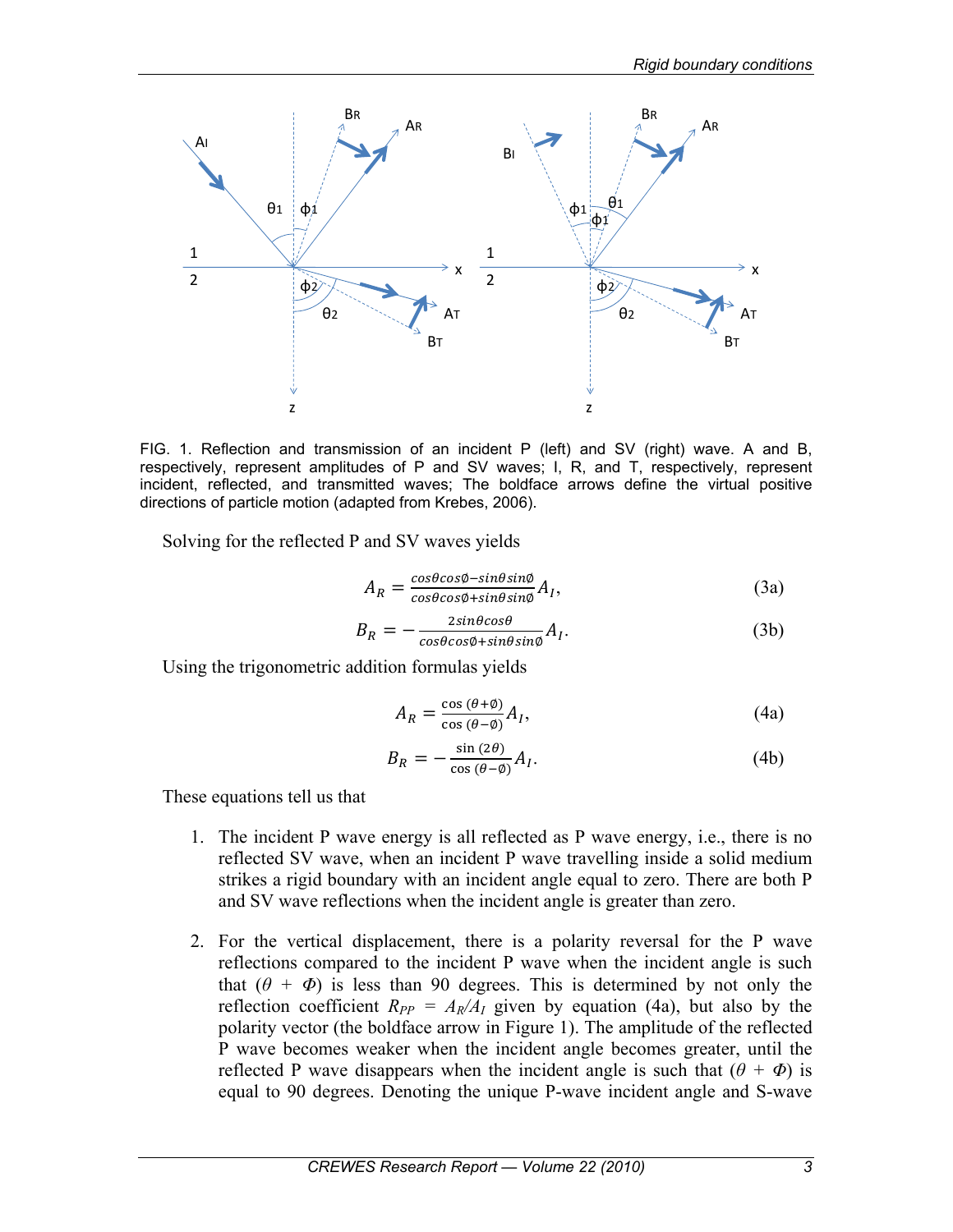reflection angle as  $\theta_{UN}$  and  $\Phi_{UN}$ , by applying Snell's law, these angles can be decided as

$$
\theta_{UN} = \arctan\left(\frac{V_p}{V_s}\right),\tag{5a}
$$

$$
\phi_{UN} = \arctan\left(\frac{v_s}{v_p}\right). \tag{5b}
$$

When the incident angle is even greater such that  $(\theta + \Phi)$  is greater than 90 degrees, the reflected P wave appears again, but there is no polarity reversal compared to the incident P wave.

- 3. For the horizontal vertical of the reflected P wave, similar conclusions can be drawn, but the polarities are different. When the incident angle of the incident P wave is small enough, there will be no polarity reversal for the reflected P wave, compared to the incident P wave. Then there will be a polarity change in the reflected P wave when the incident angle reaches *θUN*.
- 4. There is no reflected SV wave when the incident P wave is vertically incident upon a rigid boundary. The reflected SV wave appears when the incident angle is greater than zero.

The above interpretations can be used to judge the validity of an algorithm of rigid boundary conditions in numerical wave modelling.

### **RIGID BOUNDARY CONDITIONS IN STAGGERED-GRID MODELLING**

### **Special implementation of rigid boundary conditions in staggered-grid modelling**

A staggered-grid scheme with velocity / stress and time splitting, which was presented by Virieux (1986), is used to numerically model the elastic waves. The particle velocity numerical nodes are illustrated in Figure 2. The indexes of the lines of horizontal particle velocity nodes are from 0 to *J-1* for the horizontal particle velocities, and from *1/2* to *J-1/2* for the vertical particle velocity nodes.

The natural assumption for the rigid boundary conditions is to set the boundary particle velocities to zero, i.e., set the values on the nodes on line *J-1* and *J-1/2* in Figure 2 to zero, but this turns out to be false. This conclusion is drawn from the fact that there are only P wave reflections off the boundary resulting in the numerical modelling experiment. Why does this implementation of rigid boundary conditions fail? The reason is that this method does not guarantee the horizontal particle velocities on the boundary (line  $J-1/2$ ) to be zero.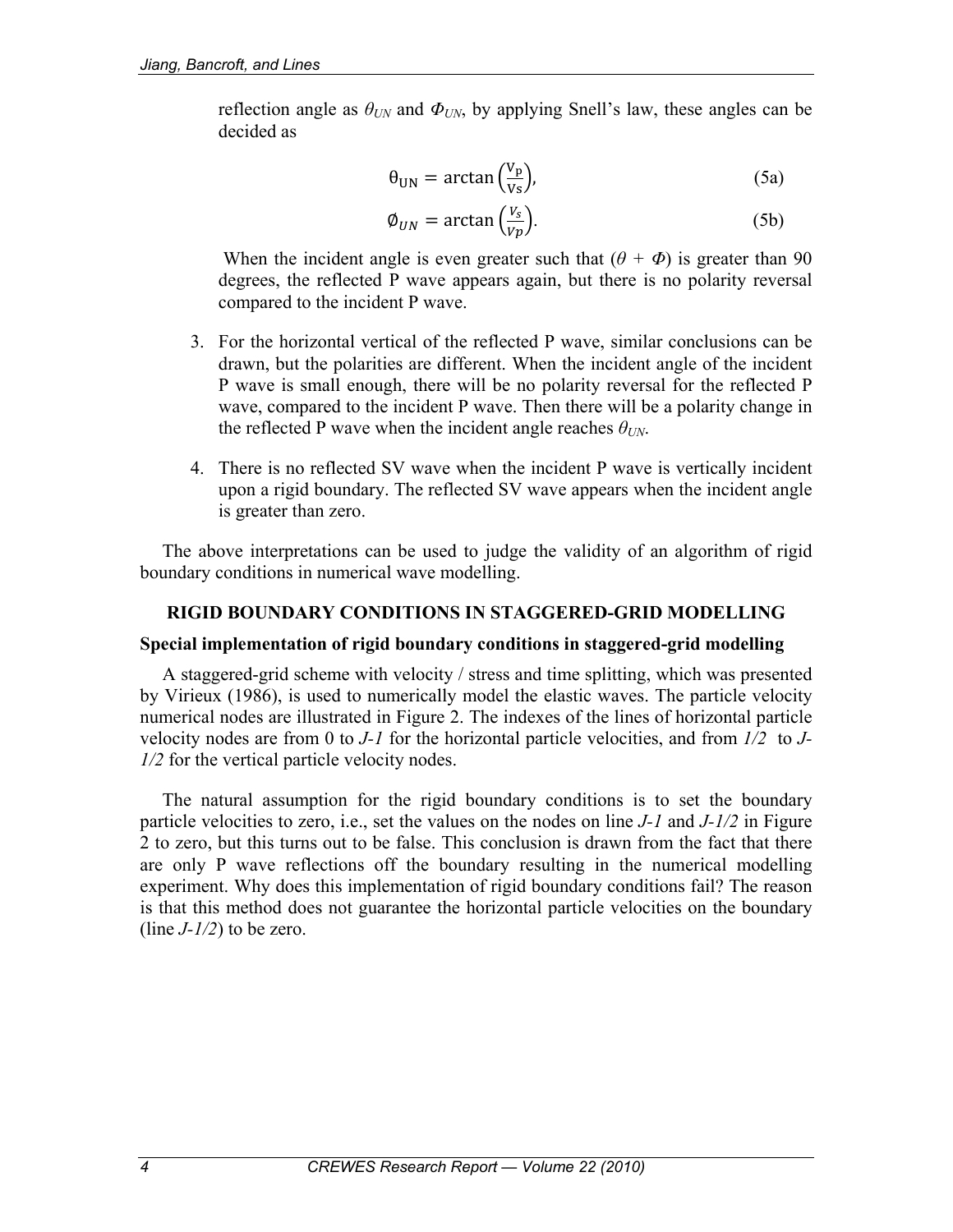

FIG. 2. A staggered-grid scheme with velocity / stress and time splitting. Only particle velocity nodes are shown.



FIG. 3. For the bottom boundary a virtual line of nodes is put on the line *J*, outside of the subsurface model.

Taking the line *J-1/2* to be the rigid boundary, in addition to the values of vertical particle velocities on this line being set to zero, one should also assure that the horizontal particle velocities on this line to be equal to zero although there are no real numerical nodes on this line. If a virtual line of nodes is put on the line *J*, and the values on the virtual line are set anti-symmetric to those on the line *J-1* (Figure 3), i.e.,

$$
U_J = -U_{J-1},\tag{6}
$$

where *U* denotes the vertical particle velocity, then the values on the boundary line *J-1/2*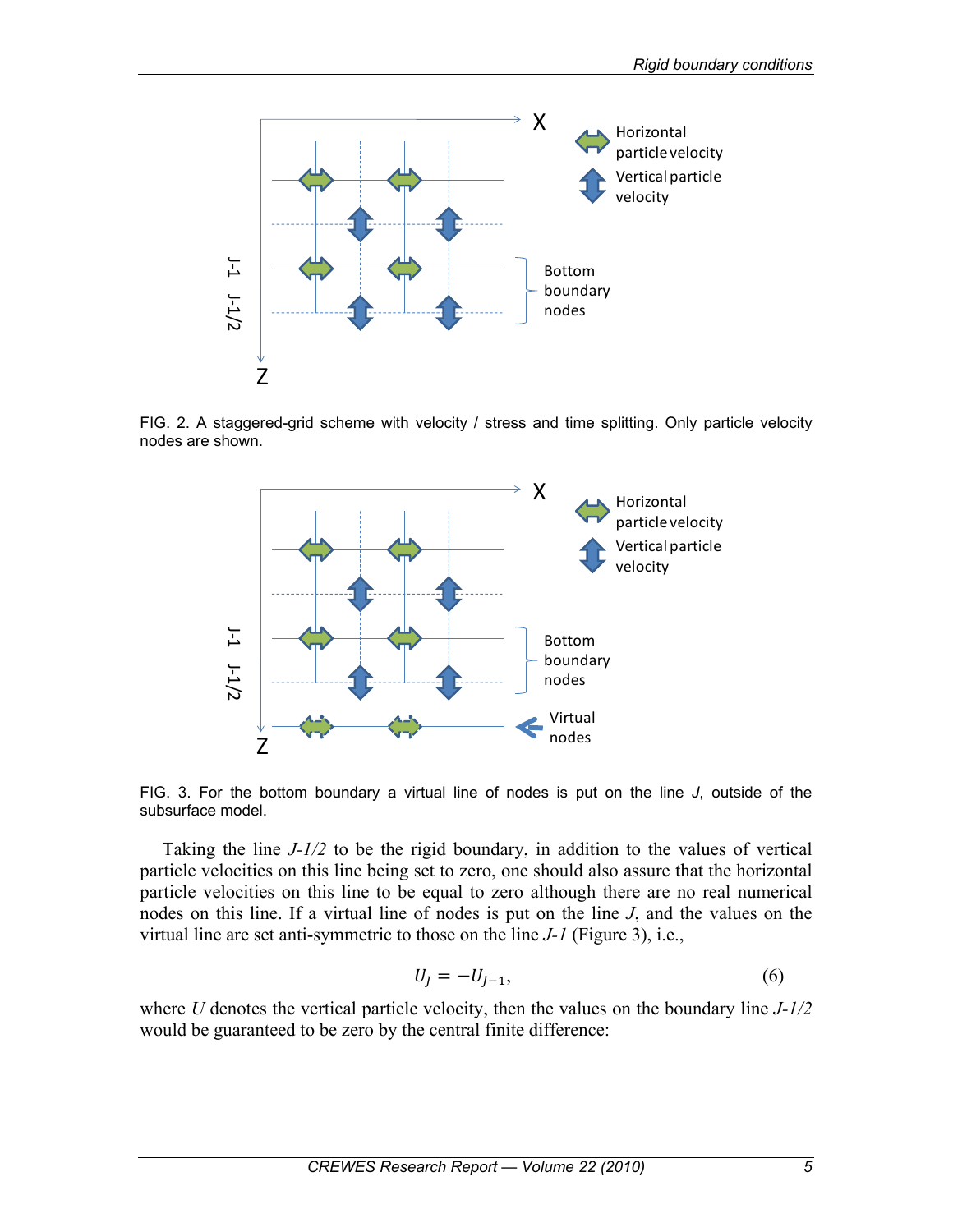$$
U_{J-\frac{1}{2}} = \frac{1}{2}(U_J + U_{J-1}) = 0.
$$
\n(7)

#### **Numerical modelling experiment**

A 2D subsurface model is built to check the algorithm. The subsurface is 5000 meters in length and 1000 meters in depth, and it is a homogeneous medium. The space steps on both horizontal and vertical directions are the same: 1.25m. The P wave velocity is 3000 m/s and the density is estimated by Gardner's relationship. Then the S wave velocity is calculated to be 1732 m/s by assuming the Poison's ratio to be 0.25. After the velocity and density parameters are decided, the Lame coefficients are calculated and then used with the density data in numerical modelling.

An explosive source is placed at the centre of the surface. The source consists of four zero phase Ricker wavelets with peak frequency equal to 40 Hz.

The time step of modelling is 0.00016s and the number of total time steps is 5500, which makes the total time of modelling to be 0.88s.

#### **Modelling results**

Modelling snapshots of the centre shot are shown in Figure 4 and 5. Figure 4 shows the vertical component and Figure 5 shows the horizontal one. There are six snapshots for each component, and the snapshots are shown in time order.

In the snapshots of time 0.288s, a P wave, a SV wave, and down-going header waves are traveling outwards from the seismic source, which is at the surface centre. On the surface, Rayleigh waves, which are slower than the SV wave, are also observed.

In the snapshots of time 0.4s, the P wave strikes the bottom boundary, and reflections are produced although the reflections are not clearly distinguishable.

At times 0.512s and 0.624s the reflected P and SV waves are clearly distinguishable. The polarity reversal of the vertical component of the reflected P wave, compared to the incident P wave, can be observed. With the incident angles of the P wave on the bottom boundary becoming greater and greater, the P wave reflection becomes weaker and weaker. Spherical spreading is one cause of the amplitude attenuation, but the main cause is the incident angle change.

At time 0.736s, the P wave reflected off the bottom boundary becomes very weak and seems to have disappeared. In fact, for this specific medium, in which P-wave and Swave velocities are, respectively, 3000 m/s and 1732 m/s, according to equations (5a) and (5b), when the incident angle  $\theta$  is equal to 60 degrees, the PS reflection angle  $\Phi$  is 30 degrees, and in turn,  $(\theta + \Phi)$  is equal to 90 degree. Thus, the amplitude of the reflected P wave is zero when the incident angle  $\theta$  is equal to 60 degrees in this specific medium.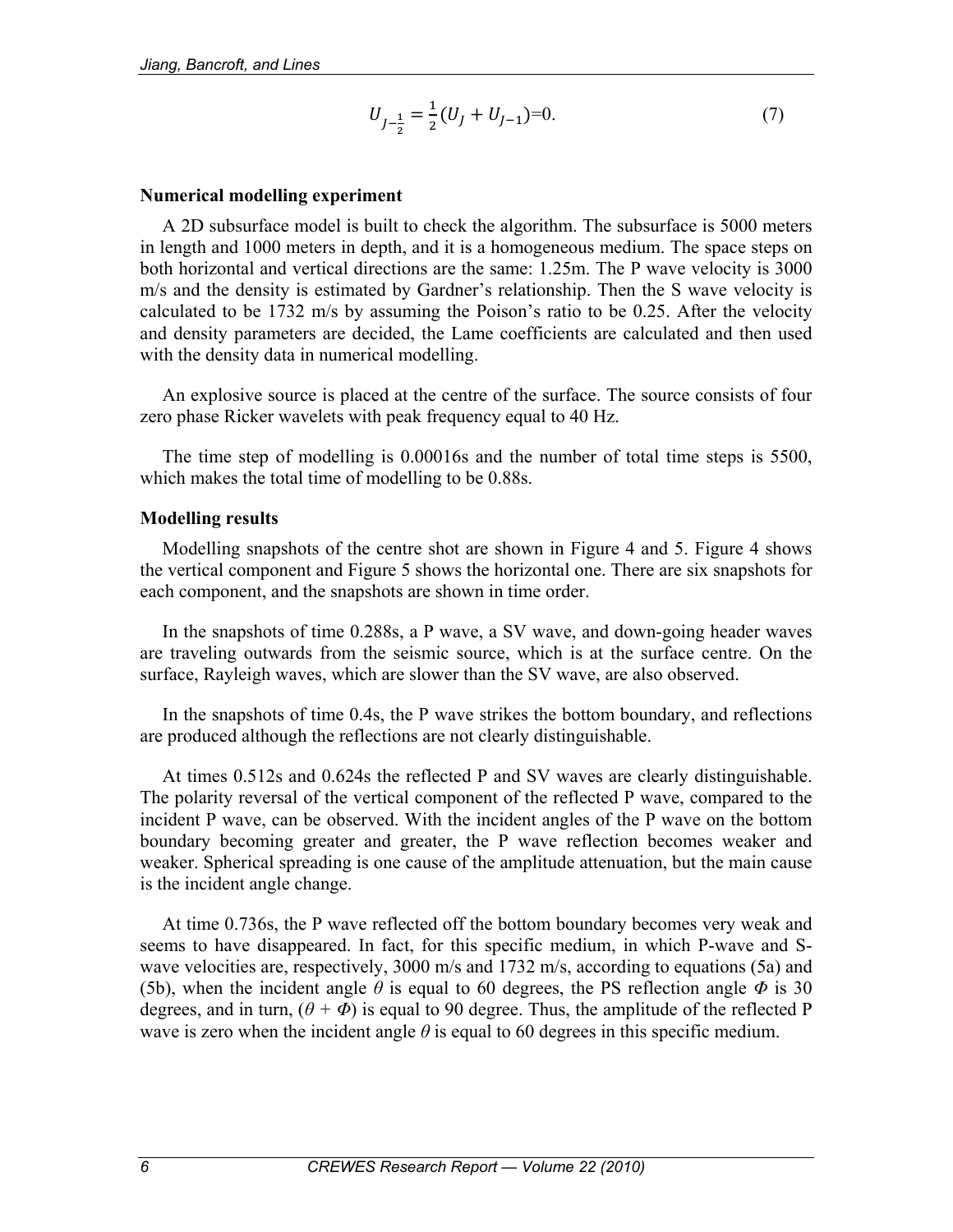

FIG. 4. Vertical component snapshots of particle velocity data in time order. The source is at the centre of the surface, and the bottom is a rigid boundary. The unit for time is second. PP and PS, respectively, represents the P and SV wave reflections from an incident P wave.

At time 0.848s, the P wave reflection has reappeared with a reversed polarity, which leads to two different polarities observable on the same wave front of the P wave reflection, which was predicted mathematically.

The above observations accurately match the mathematical derivations and qualitative interpretations, which are described in the previous section.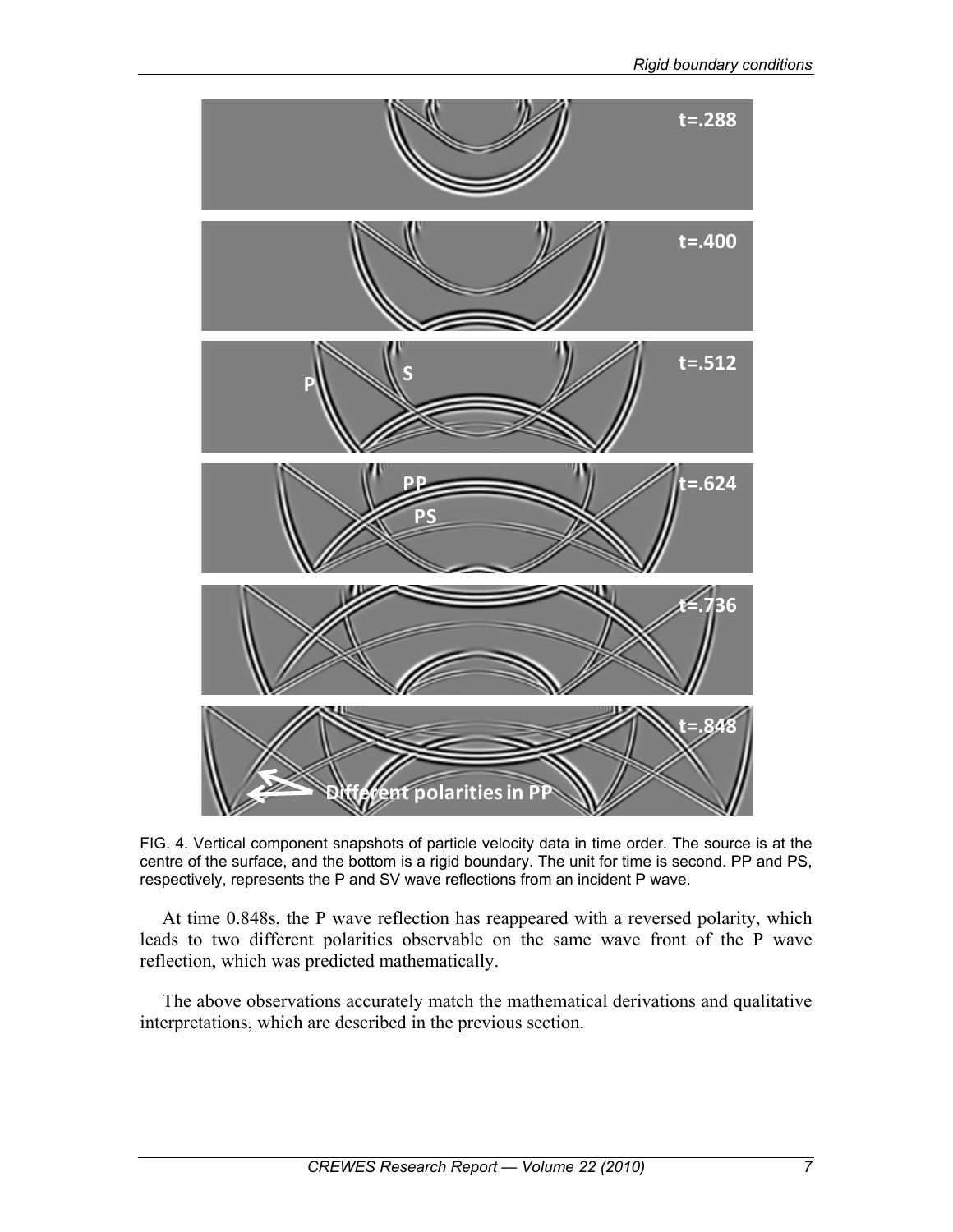

FIG. 5 Horizontal component snapshots of particle velocity data in time order.

## **CONCLUSIONS**

Formulas describing the rigid boundary reflections are derived from the two Zoeppritz equations about horizontal and vertical displacements. It is predicted that (1) there are both P and SV wave reflections when a P wave traveling in a solid medium strikes a rigid boundary at an incident angle other than zero; (2) the amplitudes of P and SV wave reflections vary with the incident angle; and (3) the P wave reflection changes polarity at a certain wide incident angle.

Numerical rigid boundary for elastic modelling should be so designed that at the boundary the finite-difference estimates of both the horizontal and the vertical particle